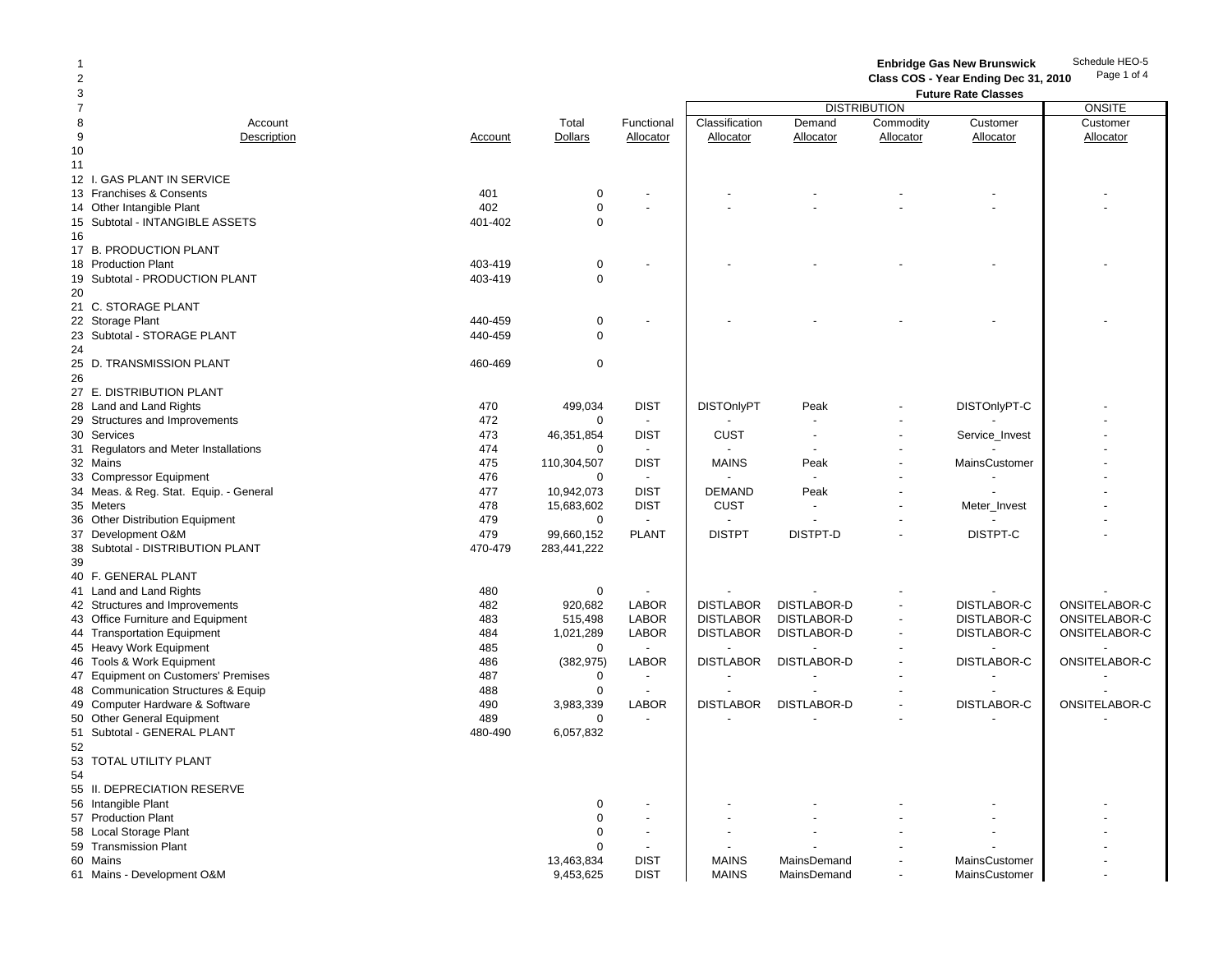Schedule HEO-5 Page 2 of 4 **Enbridge Gas New Brunswick** 

**Class COS - Year Ending Dec 31, 2010**

| 3              |                                                           |         |                |                | <b>Future Rate Classes</b> |                          |                |                |                 |  |
|----------------|-----------------------------------------------------------|---------|----------------|----------------|----------------------------|--------------------------|----------------|----------------|-----------------|--|
| $\overline{7}$ |                                                           |         |                |                |                            | <b>DISTRIBUTION</b>      |                |                | <b>ONSITE</b>   |  |
| 8              | Account                                                   |         | Total          | Functional     | Classification             | Demand                   | Commodity      | Customer       | Customer        |  |
| 9              | Description                                               | Account | <b>Dollars</b> | Allocator      | Allocator                  | Allocator                | Allocator      | Allocator      | Allocator       |  |
| 10             |                                                           |         |                |                |                            |                          |                |                |                 |  |
|                |                                                           |         |                |                |                            |                          |                |                |                 |  |
|                | 62 Services                                               |         | 7,228,768      | <b>DIST</b>    | CUST                       |                          |                | Service_Invest |                 |  |
|                | 63 Meters                                                 |         | 2,863,463      | <b>DIST</b>    | CUST                       |                          |                | Meter_Invest   |                 |  |
|                | 64 Distr Other                                            |         | 2,777,143      | <b>DIST</b>    | <b>DISTOnlyPT</b>          | DISTPT-D                 |                | DISTPT-C       |                 |  |
|                | 65 General Plant                                          |         | 2,850,502      | <b>LABOR</b>   | <b>DISTLABOR</b>           | DISTLABOR-D              |                | DISTLABOR-C    | ONSITELABOR-C   |  |
| 66             | TOTAL - DEPRECIATION RESERVE                              |         | 38,637,334     |                |                            |                          |                |                |                 |  |
| 67             |                                                           |         |                |                |                            |                          |                |                |                 |  |
|                | 68 III. OTHER RATE BASE ITEMS                             |         |                |                |                            |                          |                |                |                 |  |
|                | 69 Gas Storage Inventory                                  |         | 0              |                |                            |                          |                |                |                 |  |
|                |                                                           |         |                | $\overline{a}$ |                            |                          |                |                |                 |  |
|                | 70 CWIP                                                   |         | 0              |                |                            |                          |                |                |                 |  |
|                | 71 Customer Deposits                                      |         | $\Omega$       |                |                            |                          |                |                |                 |  |
|                | 72 Franchise fee                                          |         | 650,000        | <b>DIST</b>    | <b>DISTOnlyPT</b>          | DISTPT-D                 |                | DISTPT-C       |                 |  |
|                | 73 Deferred development costs                             |         | 0              |                |                            |                          |                |                |                 |  |
|                | 74 Deferred carrying costs                                |         | $\mathbf 0$    |                |                            |                          |                |                |                 |  |
|                | 75 Deferred equity offering costs                         |         | 434,533        | <b>PLANT</b>   | <b>DISTOnlyPT</b>          | DISTPT-D                 |                | DISTPT-C       |                 |  |
|                | 76 Term deposit                                           |         | 3,128,305      | <b>DIST</b>    | <b>DISTOnlyPT</b>          | DISTPT-D                 |                | DISTPT-C       |                 |  |
|                | 77 Deferral account                                       |         | 154,231,077    | <b>PLANT</b>   | <b>DISTPT</b>              | DISTPT-D                 |                | DISTPT-C       |                 |  |
|                |                                                           |         |                |                |                            |                          |                |                |                 |  |
|                | 78 Total - OTHER RATE BASE ITEMS                          |         | 158,443,915    |                |                            |                          |                |                |                 |  |
| 79             |                                                           |         |                |                |                            |                          |                |                |                 |  |
|                | 80 IV. TOTAL RATE BASE (Excl. Working Capital)            |         | 409,305,635    |                |                            |                          |                |                |                 |  |
|                | 81 Working Capital                                        | 131     | 113,771        | O&MXGAS        | <b>DISTPT</b>              | <b>JISTO&amp;MXGAS-I</b> |                | DISTO&MXGAS-C  | ONSITEO&MXGAS-C |  |
| 82             |                                                           |         |                |                |                            |                          |                |                |                 |  |
|                | 83 V. TOTAL RATE BASE                                     |         |                |                |                            |                          |                |                |                 |  |
| 84             |                                                           |         |                |                |                            |                          |                |                |                 |  |
|                | 85 I. OPERATION & MAINTENANCE EXPENSE                     |         |                |                |                            |                          |                |                |                 |  |
|                |                                                           |         |                |                |                            |                          |                |                |                 |  |
|                | 86 A. PRODUCTION EXPENSES                                 |         |                |                |                            |                          |                |                |                 |  |
|                | 87 1. Manufactured Gas Production                         |         |                |                |                            |                          |                |                |                 |  |
|                | 88 Operation Supv and Engineering                         | 610     | $\Omega$       |                |                            |                          |                |                |                 |  |
|                | 89 Gas Wells                                              | 614     | 0              |                |                            |                          |                |                |                 |  |
|                | 90 Other Gas Production                                   | 619     | $\Omega$       |                |                            |                          |                |                |                 |  |
| 91             | Subtotal - Production                                     | 610-619 | $\Omega$       |                |                            |                          |                |                |                 |  |
|                | 92 Supervision                                            | 810     | $\Omega$       |                |                            |                          |                |                |                 |  |
|                | 93 Gas Production Maintenance                             | 814     | $\Omega$       |                |                            |                          |                |                |                 |  |
| 94             | Subtotal - O&M Accounts 617-618                           | 810-819 | $\Omega$       |                |                            |                          |                |                |                 |  |
|                |                                                           |         | $\Omega$       |                |                            |                          |                |                |                 |  |
|                | 95 Subtotal - Manufactured Gas Production                 | 610-819 |                |                |                            |                          |                |                |                 |  |
| 96             |                                                           |         |                |                |                            |                          |                |                |                 |  |
|                | 97 Gas Supply Expenses                                    |         | $\Omega$       |                |                            |                          |                |                |                 |  |
|                | 98 Natural Gas Purchases                                  | 623     | $\mathbf 0$    |                |                            |                          |                |                |                 |  |
|                | 99 Gas Supply Operation                                   | 624     | 83,196         | <b>DIST</b>    | <b>DISTPT</b>              | Peak                     |                | DISTPT-C       |                 |  |
|                | 100 Natural Gas W/D from Storage                          | 627-628 | 0              |                |                            |                          |                |                |                 |  |
|                | 101 Gas Used for Other Util Operations                    | 629     | $\mathbf 0$    |                |                            |                          |                |                |                 |  |
|                | 102 Other Gas Supply Expenses                             |         | $\Omega$       |                |                            |                          |                |                |                 |  |
|                | 103 Subtotal - PRODUCTION EXPENSES                        | 623-629 | 83,196         |                |                            |                          |                |                |                 |  |
|                |                                                           |         |                |                |                            |                          |                |                |                 |  |
| 104            |                                                           |         |                |                |                            |                          |                |                |                 |  |
|                | 105 B. NATURAL GAS STORAGE, TERMINALING & PROCESSING EXPE |         |                |                |                            |                          |                |                |                 |  |
|                | 106 Storage Operation & Maintenance                       | 640-859 | $\mathbf 0$    |                |                            |                          |                |                |                 |  |
|                | 107 Subtotal - NATURAL GAS STORAGE                        | 640-859 | $\mathbf 0$    |                |                            |                          |                |                |                 |  |
| 108            |                                                           |         |                |                |                            |                          |                |                |                 |  |
|                | 109 C. TRANSMISSION EXPENSES                              | 660-869 | 608,666        |                |                            |                          |                |                |                 |  |
| 110            |                                                           |         |                |                |                            |                          |                |                |                 |  |
|                | 111 D. DISTRIBUTION EXPENSES                              |         |                |                |                            |                          |                |                |                 |  |
|                |                                                           | 670-870 |                |                |                            |                          | $\overline{a}$ | DISTPT-C       |                 |  |
|                | 112 Supervision                                           |         | 887,576        | <b>DIST</b>    | MAIN&SERVICE               | Peak                     |                |                |                 |  |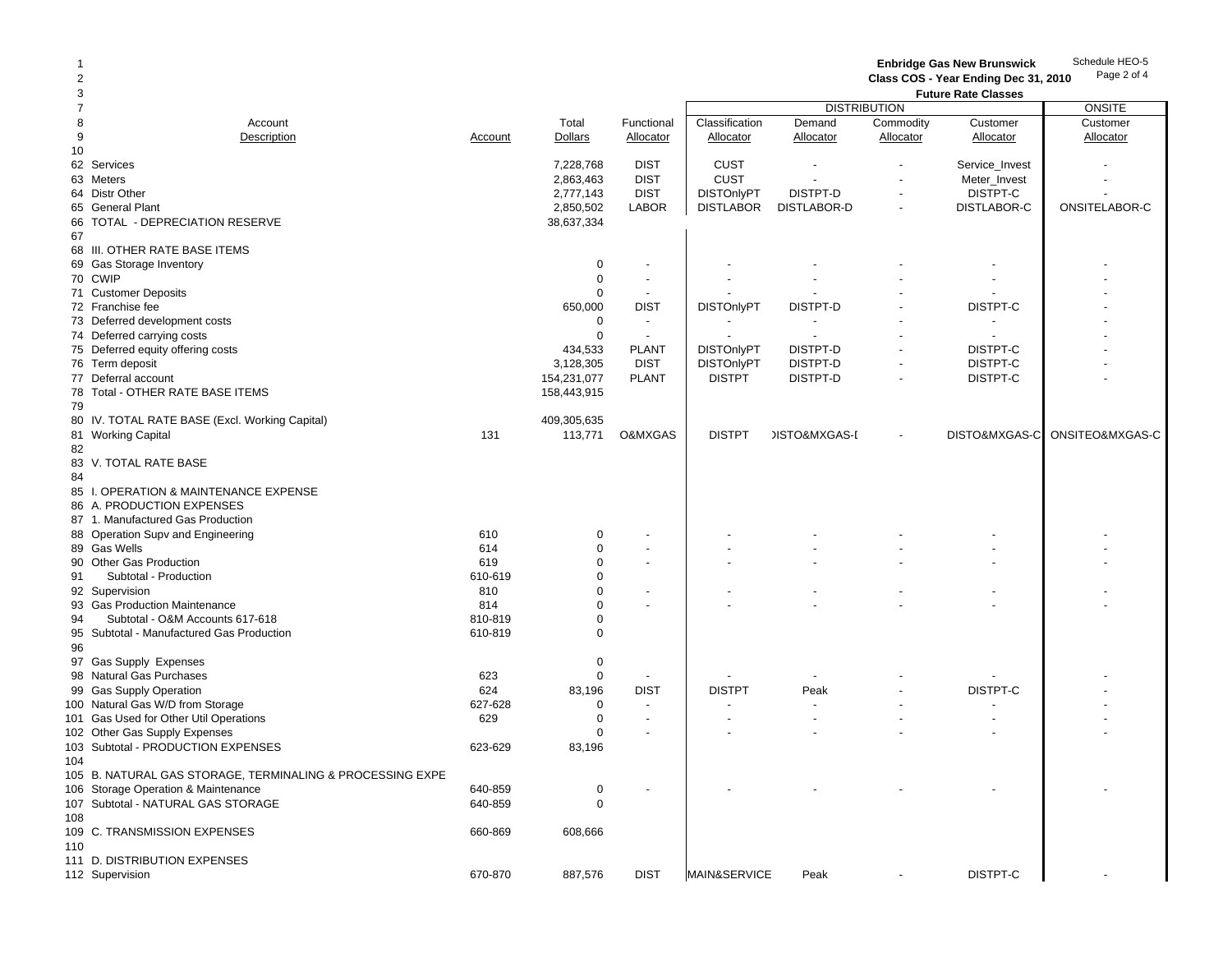Schedule HEO-5 Page 3 of 4 1 **Enbridge Gas New Brunswick**  2 **Class COS - Year Ending Dec 31, 2010** 3 **Future Rate Classes** 7the contract of the contract of the contract of the contract of the contract of the contract of the contract of the contract of the contract of the contract of the contract of the contract of the contract of the contract o 8 Account Total Functional | Classification Demand Commodity Customer Customer 9 Description Account Dollars Allocator Allocator Allocator Allocator Allocator Allocator 10113 Load Dispatching 671 0 - - - - - - 114 Meter and Regulator Work 673-878 0 - - - - - - 115 Service Work 674 0 - - - -116 Mains and Services 675-875 361,986 DIST |MAIN&SERVICE Peak - Service\_Invest | -117 Compressor Equipment 117 Compressor Equipment 117 Compressor Equipment 117 Compressor Equipment 118 Measuring and Regulation Theory Contract Muslim Contract Assembly Contract A9,372 DIST DEMAND Peak 119 Other Distribution Equipment 19 Contract 10 Contract 10 Contract 10 Contract 10 Contract 10 Contract 10 Contract 10 Contract 10 Contract 10 Contract 10 Contract 10 Contract 10 Contract 10 Contract 10 Contract 10 Contra 120 Structures and Improvements 872 0 - - - - - - 121 General Maintenance 884-889 884-889 3,436.758 LABOR DISTLABOR MainsDemand -122 Subtotal - DISTRIBUTION EXPENSES 670-889 4,735,692 123 Total - OPERATION & MAINTENANCE EXPENSES 5,344,358 124125 II. SALES & MARKETING126 Supervision 700 1,507,212 ONSITE | - TOTALPLANT 127 Advertising - Natural Gas Promotion 1990 1000 1000 1000 1,100,611 0NSITE | TOTALPLANT | TOTALPLANT | TOTALPLANT 128 Demonstration and Selling Exp 70 100 100 138,019 138,019 ONSITE | TOTALPLANT | TOTALPLANT 129 Revenue from Merchandising The Contract Contract Contract Contract Contract Contract Contract Contract Contract Contract Contract Contract Contract Contract Contract Contract Contract Contract Contract Contract Contrac 130 Expense of Merchandising 704 0 - - - - - - 131 Advertising - Other Note and Total Plants and Total Plants and Total Plants and Total Plants and Total Plants and Total Plants and Total Plants and Total Plants and Total Plants and Total Plants and Total Plants and To 132 Other Sales Promotion and the control of the control of the control of the control of the control of the control of the control of the control of the control of the control of the control of the control of the control 133 Total - CUSTOMER ACCOUNTS EXPENSES 11,304,389 134 135 III. CUSTOMER SERVICE & INFORMATIONAL EXPENSES136 Operatin Supervision The Contract Constant of the Constant Constant Constant Constant Constant Constant Constant Constant Constant Constant Constant Constant Constant Constant Constant Constant Constant Constant Consta 137 Customers' Contracts and Orders 711 0 - - - - - -138 Meter Reading 712 93,590 ONSITE | - MetersRead 139 Customers' Billing and Accounting The Customers' Billing and Accounting The Customers' Billing and Accounting The Customers' Billing and Accounting The Customers' Billing and Accounting The Theorem The Theorem The Theo 140 Credit and Collection and the collection of the collection of the collection of the collection of the collection of the collection of the collection of the collection of the collection of the collection of the collecti 141 Uncollectable Accounts and the control of the control of the control of the control of the control of the control of the control of the control of the control of the control of the control of the control of the control 142 Other Customer Accounting the community of the community of the community of the community of the community of the community of the community of the community of the community of the community of the community of the c 143 Total - CUSTOMER SERVICE & INFORMATIONAL EXP. 1568,065 1,568,065 144145 Total - CUSTOMER ACCOUNTS, SERVICES & SALES EXPENSES 12,872,454 146147 IV. ADMINISTRATIVE & GENERAL EXPENSES148149 Administrative & General 721 21,961 LABOR DISTLABOR DISTLABOR-D - DISTLABOR-C ONSITELABOR-C 150 Special Services 1,226,333 LABOR | DISTLABOR DISTLABOR-D DISTLABOR-C ONSITELABOR-C 151 Insurance 723 318,706 PLANT | DISTPT DISTPT-D - DISTPT-C | -152 Injuries & Damages **152 Intervention Concernsive Concernsive Concernsive Concernsive Concernsive Concernsive**<br>153 Employee Pensions and Benefits **1526 1.663.733 LABOR DISTLABOR DISTLABOR-D** CONSITELABOR-C ONSITELABOR-C 153 Employee Pensions and Benefits 11,663,733 LABOR DISTLABOR-D - 25 CONSITELABOR-C ONSITELABOR-C ONSITELABOR-C ONSITELABOR-C ONSITELABOR-C ONSITELABOR-C ONSITELABOR-C ONSITELABOR-C ONSITELABOR-C ONSITELABOR-C ONSITELABOR-154 Other Admin & Gen Expenses The State of the Communication of the Communication of the Communication of the Communication of the Communication of the DISTPT-C of the DISTPT-C of the DISTPT-C of the DISTPT-C of the DISTP 155 Admin & Gen Expenses Transferred and the community of the community of the community of the community of the community of the community of the community of the community of the community of the community of the communi 156 Subtotal - O&M Accounts 721-729 6,426,634 157158 TOTAL - OPERATING EXPENSES (Excl Depr, Tax and Gas Supply) 24,643,446 159160 VI. DEPRECIATION EXPENSE161 Intangible Plant 403 0 - - - - - - 162 Production Plant 162 Production Plant 162 Production Plant 163 Local Storage Plant 163 Local Storage Plant 163 Local Storage Plant